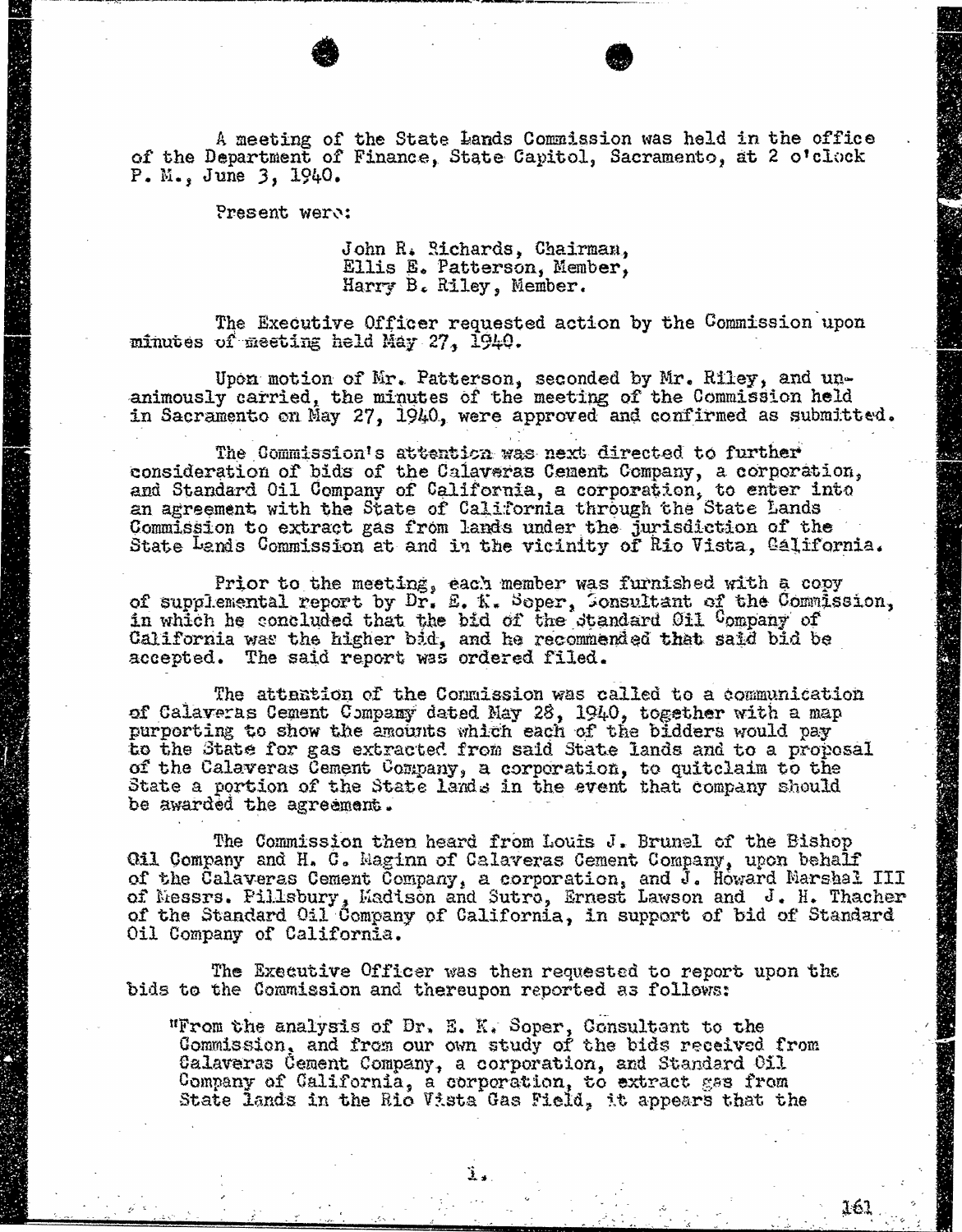bid of the latter company is the higher in that a greater return will come to the Juate from the inception of the contract and for the entire period gas would be produced from the field. The Commission therefore has two alternatives as follows:

- 1. It must accept the bid of the Standard Oil Company of California, and reject the bid of the Calaveras Cement Company, or,
- 2. It must reject both bids.

"Whether the State would be able to obtain a higher bid should the Commission decide to reject all bids, of course, is not known. It could be said that 51% plus of the net profits is not sufficient to the State since the investment of the bidder would be relatively little as compared to similar oil well developments. It can be stated that this is the h the State of California has ever received and, of co substantially higher than royalties now being paid to private parties and one State agency in the field which are in the  $\text{height}$  of  $12\frac{1}{2}\%$ .

Upon the conclusion of the reading of the report of the Executive Officer, the Chairman stated that the "State Lands Act of 1938" requires the Commission to secure the largest amount possible to the State of California, that any award must be made to the higder, and the members of the Commission should accept bid and reject the lower bid, or reject both bids.

Mr. Riley put the following resolution:

## RECITAL:

Pursuant to notice of intention of the State Lands Commission<br>to enter inte ar agreement for the extraction of gas from lands of the to enter into ar agreement for the extraction of gas. from State of California under the jurisdiction of the State Lands Commission of the State Lands at and in the vicinity of Rio Vista, California, published in accordance in accordance in accordance in accordance with law, bids were received from Calaveras Cement Company, a corporation, and Standard Uil Company of California, a corporation, which opened at a meeting of the State Lands Commission held May 21, the office of the Department of Finance, State Capitol, California. It appears that the bid of Standard Oil Company a corporation, is the higher bid received by the Commission, and it further appears that said Standard Oil Company of California, a has met all of the requirements of the "State Lands Act of I' notice of this Commission. It further appears that the bid of Calaveras Cement Company, a corporation, is the lower bid.

NOW THEREFORE BE IT RESOLVED That the bid of Standard Oil Company of California, a corporation, be accepted as submitted, and

BE IT FURTHER RESOLVED That the bid of Calaveras Cement Company,<br>a corporation, as submitted be and the same is hereby rejected, and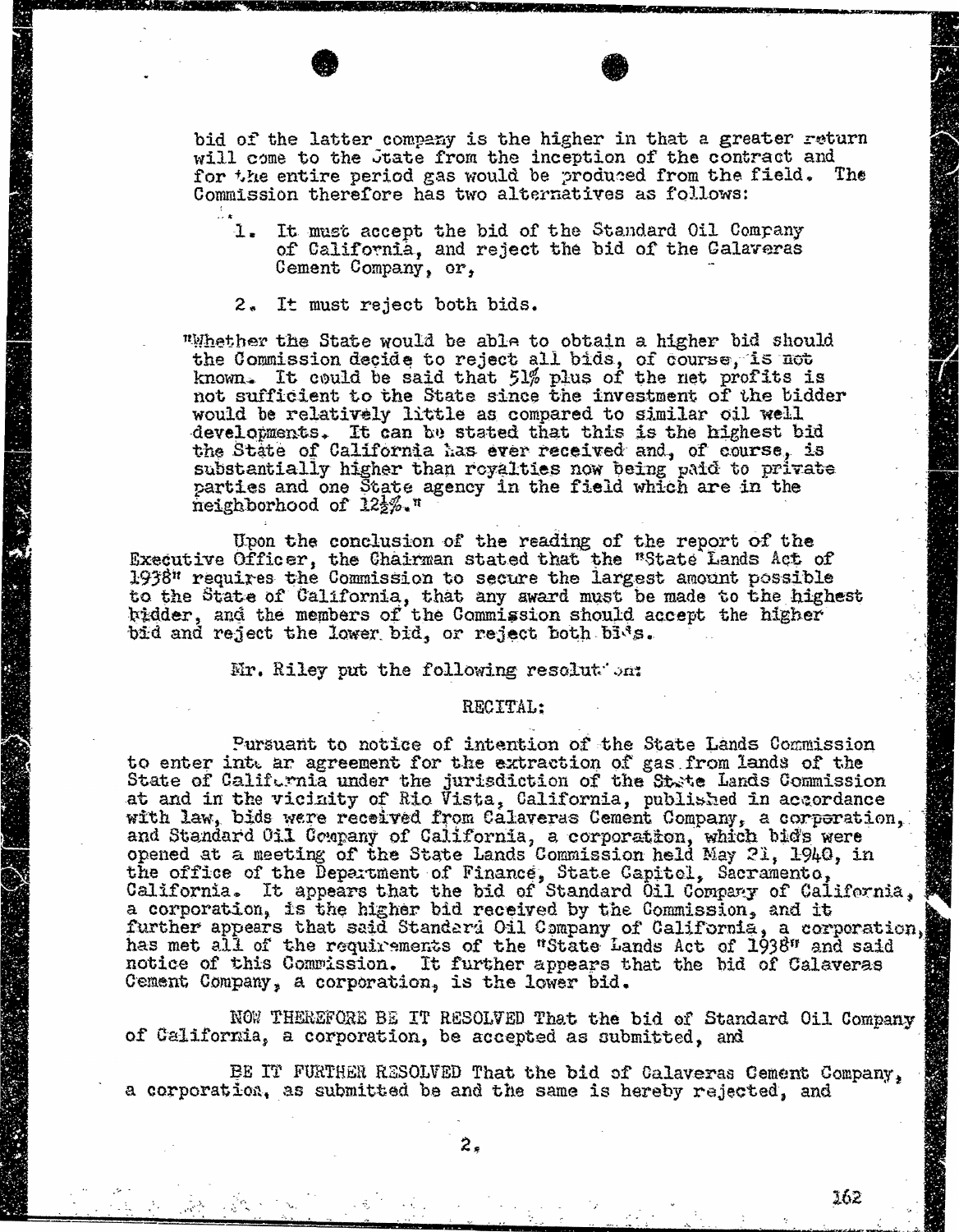BE IT. FURTHER RESOLVED That the Attorney of the Division of<br>State Lands be and he is hereby authorized, empowered and directed, to execute upon behalf of the State Lands Commission of the State of the State of the State of the State of the California, with Standard Oil Company of California, a corporation, that certain Agreement for Easement No. 415, Rio Vista, the bid of said Standard Oil Company of California, a corporation, a.d to approve upon behalf of the State Lands Commission of the State of California, that certain contract entered into between Standard<br>Jil Company of California, a corporation, and Pacific Gas and Electric Jil Company of California, a corporation, and Pacific Gas and Electric Gas and Electric Gas and Electric Gas and Electric Gas and Company of California Company, a corporation, dated May 10, 1940, for the dispose to be produced from said State lands pursuant to said Agreement for Easement No. 415, Rio Vista, and

BE IT FURTHER RESOLVED That the Attorney be and he is hereby authorized, empowered and directed, to do any and all things necessary to effectuate the intentions and purposes of this resolution and the "State Lands Act of 1938" insofar as applicable thereto.

The roll was called and the resolution was adopted by the following vote:

Ayes - Ellis E. Patterson Harry B. Riley John R. Richards

Noes - None

"我"的话,

The attention of the Commission was called to application of Calaveras Cement Company, a corporation, for easements to lay pipe lines for the transportation of gas under and over those certain navigable streams as follows:

- 1. Sacramento River, northeast of Isleton;<br>2. Georgiana Slough, northeast of Isleton;
- 
- 3. North Fork of Mokelumne River, approximately four and one-half miles easterly from Isleton;
- 4. South fork of Mokelumne River, approximately two and one-half miles northerly from Terminous, California.

Appearing upon behalf of the Calaveras Cement Company, a corporation, were Louis J. Brunel and H. C. Maginn, and appearing upon behalf of the Standard Oil Company of California and other operators in the Rio Vista Gas Field was J. Howard Marshal, III, Esq. , of Nessrs. Pillsbury, Madison and Sutro. Upon the conclusion of the discussion, the Chairman called upon the Executive Officer to give his report, which the Executive Officer delivered as follows:

"The Calaveras Cement Company has had on file with the State Lands Commission for sometime an application for pipe line crossing easements under three rivers and one navigable slough of the State for the purpose of transportation of gas from the Rio Vista Gas Field to the plant of the applicant at San Andreas.

163

3.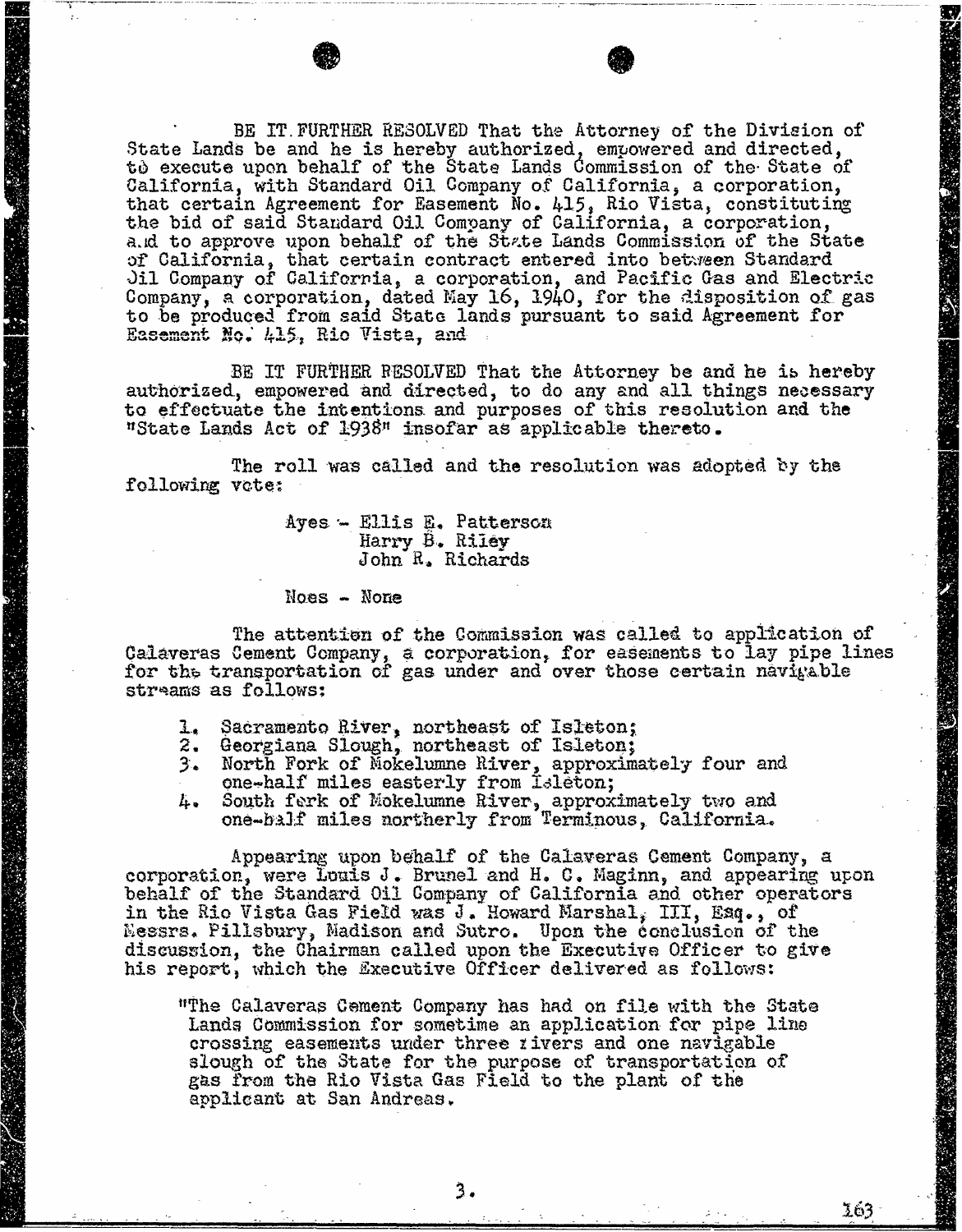"The Commission is familiar with an agreement made between the Reclamation Board and the Calaveras Cement Company whereby the former would be paid compensation for a short pipe line crossing at the rate of 1/8 royally on all gas transported through the line except such gas as would be produced from State lands. This agreement, should it become operative, would in a compensate the Reclamation Board on account of low ro leases heretofore made by it, however, such an agreement would not be in the public interest insofar as the State Lands Commission is concerned and would be wholly incompatible with the proposed program of development of State lands under the jurisdiction of the State Lands Commission

"Assume the State Lands Commission should enter into an agreement with X for the extraction of gas from the Rio Vista Gas Field at a fixed royalty to the State, it would thereby commit all of the State lands within the gas field to the State's lessee or grantee. It could not , therefore, with propriety, enter into another agreement whereby crossings would be granted with the result that gas to which the State's lessee or grantee would be antitled would be drained from the field.

"Much thought has been given this problem and there appears but one fair solution, to wit: That the State Lands Commission grant the easements to the Calaveras Cement Company and insert in such easements a condition that until otherwise provided by law, the Grantee of the easement shall never produce, or transport through such pipe line, a total quantity of gas greater than the ratio of its acreage to the entire acreage in the gas field except such gas as the Grantee may purchase in the field which could also be transported through the pipe line without violation of the condition."

Following further discussion and consideration by members of the Commission, motion was made by Mr. Patterson, seconded by Hir. Riley, and unanimously carried, that no action be taken at this time upon said applications but that Dr. E. K. Soper, Consultant of the Commission, be instructed to study the gas requirements of the Calaveras Cement Company, a corporation, and to endeavor to recommend a program which the Commission could adopt and which would not result in a taking of gas by the Calaveras Cement Company from the Rio Vista Gas Field in excess of the ratio of the ownership of lands in the Rio Vista Gas Field by Calaveras Cement Company compared to the entire acreage in the producing gas field.

Upon motion of Mr. Patterson, seconded by Mr. Riley, by resolutions adopted by unanimous vote, the Executive Officer was authorized and directed to perform the acts, and his acts were approved and confirmed as follows:

1. Give notice of cancellation to lessees of State Oil and Gas Leases Nos. 169 and 170 for failure to perform drilling requirements specified in Sub-division (b) of Section 2 of said lease, to furnish monthly statements as required by Sub-division (e) of Section 2 of said lease and to exercise reasonable diligence in the drilling and operation of wells as contained in Sub-division (h) of Section 2 of said lease, with respect to Lease No. 169, and for failure to perform

164